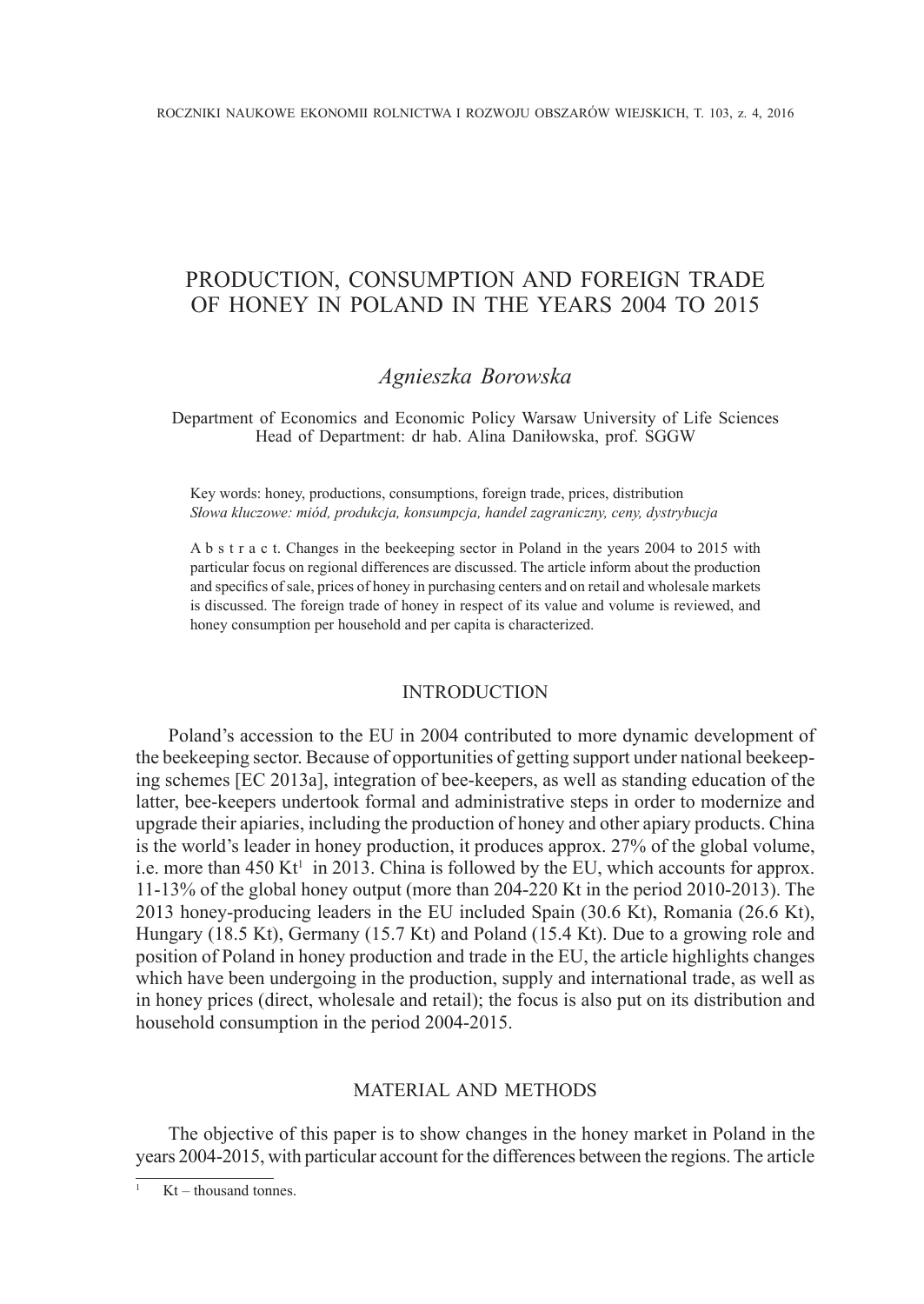takes account of honey production and sales characteristics, wholesale, retail and buyingin prices; the author also elaborates on the international trade in honey – its value and volume, and describes its household and per capita consumption.The secondary sources of information, including the statistical yearbooks issued by the Central Statistical Office (CSO), the reports and studies of S. Pieniążek Research Institute of Pomology and Floriculture in Skierniewice Division of Apiculture in Puławy, the materials of the Polish Association of Beekeepers, and the INTRASTAT 2016, FAOSTAT 2016. The comparative and descriptive methods have been applied in the analysis of the research problem.

## PRODUCTION OF HONEY IN POLAND IN THE YEARS 2010 TO 2015

According to FAOSTAT, in 2013 the world production of honey stood at close to 1 664 thousand tonnes with the increase of almost 1/3 over the two decades. 46% of production volume concentrated primarily in Asia where from 1990 the production grew by more than a half up to 737.5 Kt and especially in China where the production amounted to 466.3 thousand tonnes i.e. about 29% of the global production volume [Borowska 2011b]. The share of both continental Americas in the production of honey dropped (to about 20 %), the similar level of about 22 to 24% was maintained in Europe, while Ukraine (73 Kt) and Russia (68 Kt) together with production of 38.7% of the European honey (over 142 Kt) were the leaders (tab. 1.).

| No.              | Country                        |      |      |      |      |           |      | Production in year [thous. t] |      |      |      |      | $2003 -$    |
|------------------|--------------------------------|------|------|------|------|-----------|------|-------------------------------|------|------|------|------|-------------|
|                  |                                | 2003 | 2004 | 2005 |      | 2006 2007 |      | 2008 2009                     | 2010 | 2011 | 2012 | 2013 | 2013<br>[%] |
|                  | $World + (Total)$              | 1328 | 1365 | 1418 | 1505 | 1462      | 1521 | 1510                          | 1547 | 1573 | 1593 | 1664 | 123         |
| 1.               | China,<br>mainland             | 301  | 303  | 305  | 343  | 360       | 414  | 412                           | 417  | 461  | 468  | 450  | 143         |
| $\overline{2}$ . | Turkey                         | 70   | 74   | 82   | 84   | 74        | 81   | 82                            | 81   | 94   | 88   | 95   | 134         |
| 3.               | Argentina                      | 75   | 80   | 110  | 105  | 81        | 72   | 62                            | 59   | 74   | 76   | 80   | 120         |
| 4.               | Ukraine                        | 54   | 58   | 71   | 76   | 68        | 75   | 74                            | 71   | 40   | 70   | 74   | 168         |
| 5.               | United<br>States of<br>America | 82   | 83   | 73   | 70   | 67        | 74   | 66                            | 80   | 67   | 67   | 68   | 87          |
| 6.               | Russian<br>Federation          | 48   | 53   | 52   | 56   | 54        | 57   | 54                            | 52   | 60   | 65   | 68   | 138         |
| 7.               | India                          | 52   | 52   | 52   | 52   | 51        | 55   | 55                            | 60   | 60   | 61   | 61   | 117         |
| 8.               | Mexico                         | 57   | 57   | 51   | 56   | 55        | 55   | 56                            | 56   | 58   | 59   | 57   | 101         |
| 9.               | Iran                           | 15   | 29   | 35   | 36   | 47        | 41   | 46                            | 47   | 48   | 48   | 44   | 243         |
| 10.              | Ethiopia                       | 38   | 41   | 36   | 51   | 42        | 42   | 42                            | 54   | 40   | 46   | 13   | 66          |
| 24.              | Poland                         | 12   | 12   | 10   | 14   | 15        | 14   | 14                            | 12   | 13   | 12   | 15   | 135         |

Table 1. Production of honey in the years 2003 to 2013

Source: FAOSTAT (03.03.2016).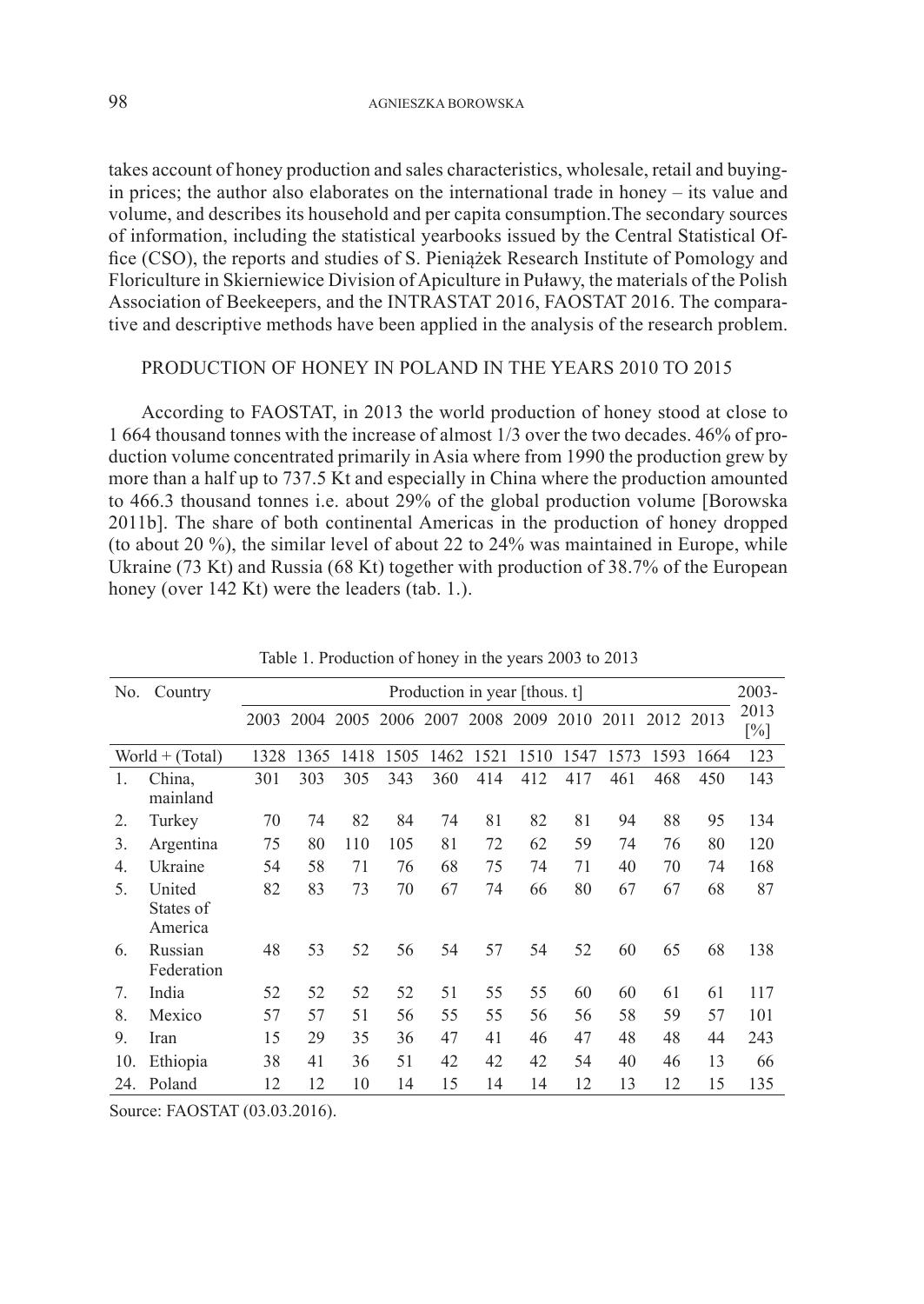| Province                |                 |                          |                           |               |                | Production in year |             |             |                          |                |                       |                | 2004-            |
|-------------------------|-----------------|--------------------------|---------------------------|---------------|----------------|--------------------|-------------|-------------|--------------------------|----------------|-----------------------|----------------|------------------|
|                         | 2004            | 2005                     | 2006                      | 2007          | 2008           | 2009               | 2010        | 2011        | 2012                     | 2013           | 2014                  | $2015$ *       | 2015 [%]         |
| Poland [t]              | 957             | 9955                     | 13546                     | 14954         | 14 007         | 14007              | 12467       | 13369       | 12176                    | 15498          | 836<br>$\overline{c}$ | 22058          | 185              |
| Total $[\%]$            |                 |                          |                           |               |                | 100%               |             |             |                          |                |                       |                |                  |
| Lubelskie               | $\overline{15}$ | $\geq$                   | $\widetilde{\phantom{a}}$ |               | 5              |                    |             | ニ           | $\equiv$                 | $\overline{4}$ | $\overline{2}$        | $\overline{4}$ | 172              |
| Podkarpackie            |                 | L                        |                           |               |                |                    |             | ∞           | ๑                        |                | ŗ                     | $\overline{2}$ | 206              |
| Małopolskie             |                 | ${}^{\circ}$             |                           |               |                |                    |             | $^{\circ}$  | ↴                        |                | ↴                     | $\overline{c}$ | 357              |
| Warmińsko-<br>mazurskie |                 | $\overline{\mathcal{C}}$ | $\infty$                  | $\mathbf{13}$ | $\mathbf{13}$  | ≘                  | $\supseteq$ | $\supseteq$ | $\overline{c}$           | $\supseteq$    | $\overline{2}$        | $\supseteq$    | $\overline{161}$ |
| Wielkopolskie           |                 | ∞                        |                           |               | $\bar{\omega}$ | ヮ                  |             |             | $\overline{\mathcal{C}}$ |                | $\sim$                |                | $\overline{161}$ |
| Mazowieckie             |                 | ${}^{\circ}$             |                           |               | ७              |                    |             |             | ७                        |                |                       | $\infty$       | $\overline{5}$   |
| Zachodniopomorskie      |                 | 3                        |                           |               | ७              | n                  |             |             | ∽                        |                |                       |                | 371              |
| Kujawsko-pomorskie      |                 |                          |                           |               |                |                    |             |             | ∽                        |                |                       |                | 243              |
| Dolnośląskie            |                 | 9                        | ∞                         |               |                | $\subseteq$        |             | $\supseteq$ | ⌒                        | ∞              |                       |                | 105              |
| Świętokrzyskie          |                 | 4                        |                           |               |                | $\sim$             |             |             | $\sim$                   |                |                       |                | 485              |
| Łódzkie                 |                 |                          |                           |               |                |                    |             |             | ≌                        |                |                       |                | 222              |
| Lubuskie                |                 | ७                        |                           |               |                |                    |             | ∘           | ₹                        | ∘              | ₹                     |                | 66               |
| Śląskie                 |                 | 4                        |                           |               |                | 寸                  |             |             | ↴                        |                | 4                     |                | 135              |
| Pomorskie               |                 |                          |                           |               |                | ᅿ                  |             |             |                          |                | ↴                     |                | 207              |
| Opolskie                |                 | $\sim$                   | $\sim$                    |               | $\mathbf 2$    | $\mathcal{C}$      |             |             |                          |                | $\sim$                | $\sim$         | 109              |
| Podlaskie               | $\mathcal{L}$   | $\mathbf{\Omega}$        | $\mathbf{\sim}$           | 4             | 4              | 4                  |             |             | ᡪ                        |                | 5                     | $\mathcal{L}$  | 179              |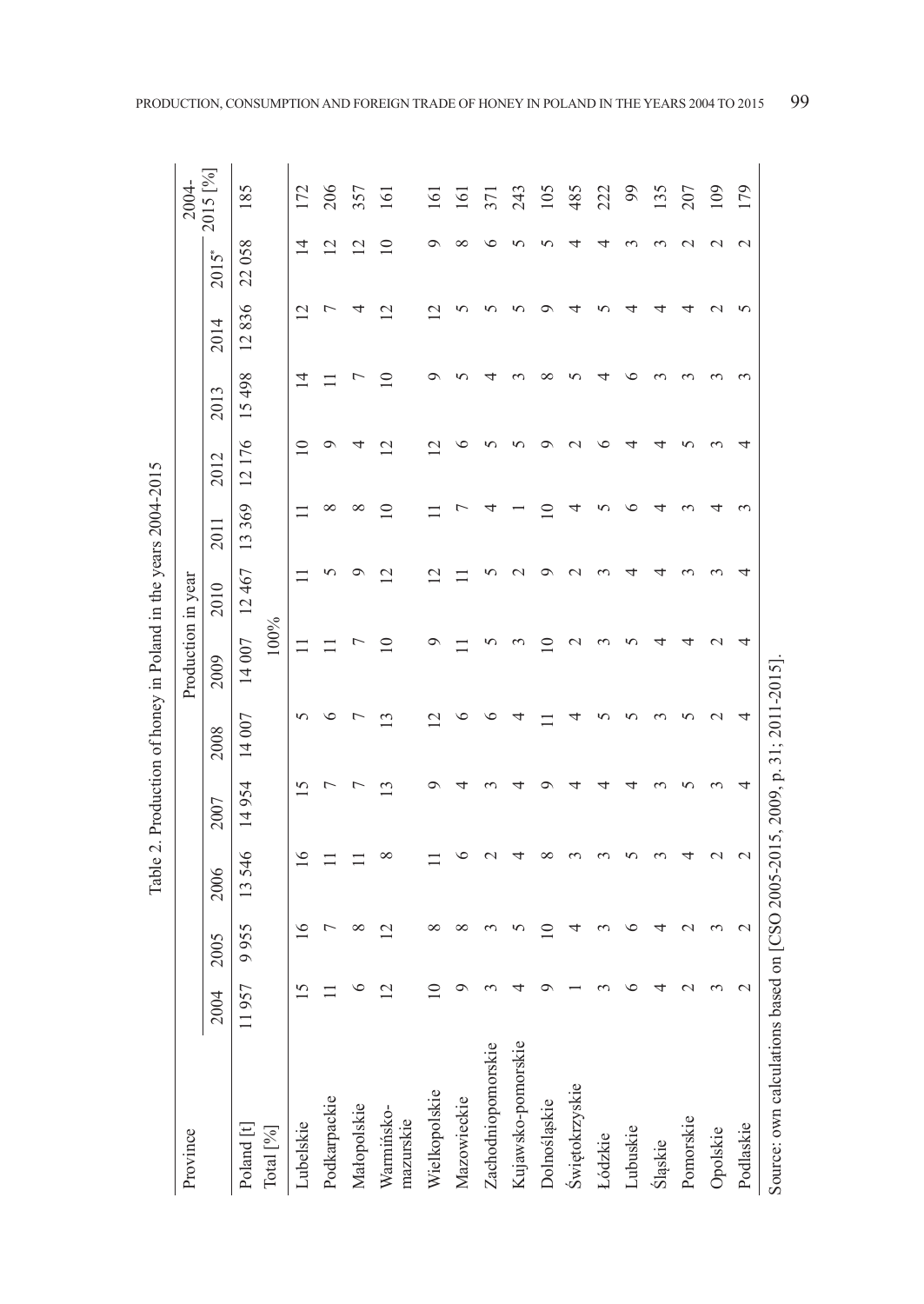In 2013 the EU-27 countries delivered 188 thousand tonnes. Taking into consideration the 30 largest honey producers in the world, the leading China was followed by the beekeepers from Turkey (94 Kt), Argentina (80 Kt), USA (67 Kt), India (61 Kt), Mexico (57 Kt), Ethiopia (45 Kt), Brazil (35 Kt), Iran (44 Kt), and Poland, with the production of about 12-14 Kt, took 25 or 30th position (tab. 1.). In Poland honey was the main source of income for the beekeepers. Other bee products, such as the multiflower honey, bee venom, beeswax, propolis, pollen and bee bread was acquired in small amounts [Cichoń, Wilde 1996]. The year 2015 was favorable for the Polish beekeepers who harvested over 72% (i.e. 9.2 Kt) more honey than in the previous year with over 22 thousand tonne production. In terms of honey production years 2005, 2012 and 2014 of the last decade were unfavorable due to poor atmospheric conditions prevailing during the growth season and nectar and pollen harvest. The honey production in Poland was variable not only depending on the year but also was depended on province (tab. 2.).

Most honey was harvested by the beekeepers in the Lubelskie, Podkarpackie, Warmińsko-Mazurskie, Wielkopolskie and Dolnośląskie provinces, while the Podlaskie, Opolskie, Pomorskie and Śląskie provinces produced the smallest volumes of honey [Majewski 2010, Wilde 2016]. The good production results of the first four provinces only gave about 43 to 45% of the total volume of honey production in the country. Considering the period of 2014-2015, the production, despite annual fluctuations, increased in all regions. In the period of 2004-2015 the growth recorded in respective provinces amounted to about 5% in the Dolnośląskie province, more than 120% in the Łódzkie and

| Province                |      |      |                 |                                    |           |      |      | Output per 1 colony in year [kg]      |      |                     |       | 2004-2015    |
|-------------------------|------|------|-----------------|------------------------------------|-----------|------|------|---------------------------------------|------|---------------------|-------|--------------|
|                         |      |      |                 | 2004 2005 2006 2007 2008 2009 2011 |           |      |      |                                       |      | 2012 2013 2014 2015 |       | $2003 = 100$ |
| Poland total            | 14.6 | 11.5 | 15.9            | 17.4                               | 18.4      | 16.5 | 11.9 | 9.5                                   | 11.5 | 9.3                 | 15.2  | 139          |
| Małopolskie             | 10.0 | 10.3 | 21.8            | 15.9                               | 15.8      | 13.7 | 10.2 | 4.2                                   | 9.5  | 4.7                 | 20.3  | 497          |
| Podkarpackie            | 18.6 | 97   | 190             | 172                                | 11.8      | 20.9 | 10.0 | 9.2                                   | 13.5 | 6.5                 | 197   | 322          |
| Wielkopolskie           | 174  | 12.0 | 18.0            | 15.8                               | 19.1      | 15.6 | 15.3 | 14.1                                  | 13.1 | 13.1                | 16.7  | 120          |
| Kujawsko-<br>pomorskie  | 11.9 | 12.9 | 12.9            | 17.2                               | 15.8      | 12.8 | 3.0  | 8.9                                   | 8.1  | 10.0                | 16.6  | 315          |
| Warmińsko-<br>mazurskie | 16.7 |      |                 |                                    |           |      |      | 14 13.5 19.4 18.4 13.7 13.0 11.6 12.8 |      | 12.3                | -16.5 | 118          |
| Lubelskie               | 16.1 | 11.5 | 18.0            |                                    | 18.6 23.7 | 14.5 | 11.7 | 7.8                                   | 13.2 | 8.7                 | 16.4  | 191          |
| Lubuskie                | 19.4 | 15.0 | 18.1            | 20.1                               | 23.3      | 21.6 | 18.5 | 11.7                                  | 18.1 | 11.0                | 16.0  | 127          |
| Mazowieckie             | 17.8 | 130  | 13.8            | 16.6                               | 20.7      | 24.6 | 11.4 | 8.2                                   | 8.7  | 6.5                 | 15.8  | 185          |
| Zachodnio-<br>pomorskie | 10.2 | 75   | 9.6             | 14.6                               | 23.7      | 21.1 | 9.0  | 8.7                                   | 8.3  | 7.6                 | 15.4  | 234          |
| Swiętokrzyskie          | 3.5  | 8.0  | 10.0            | 13.8                               | 16.4      | 8.5  | 10.3 | 4.4                                   | 12.5 | 9.4                 | 12.6  | 419          |
| Łódzkie                 | 15.1 | 9.9  | 10.9            | 15.9                               | 19.7      | 10.5 | 14.3 | 14.7                                  | 11.8 | 11.5                | 12.1  | 121          |
| Opolskie                | 22.4 | 15.0 | 15.0            | 20.5                               | 17.7      | 13.7 | 15.5 | 11.3                                  | 11.5 | 5.9                 | 11.0  | 93           |
| Podlaskie               | 11.1 | 11.8 | 12.3            | 15.8                               | 17.1      | 15.0 | 14.4 | 15.1                                  | 15.4 | 17.4                | 10.2  | 109          |
| Pomorskie               | 8.4  | 6.0  | 13.0            | 17.8                               | 17.3      | 14.9 | 10.4 | 11.6                                  | 9.0  | 10.0                | 10.0  | 178          |
| Dolnośląskie            | 13.6 | 12.7 | 17 <sub>5</sub> | 20 <sub>0</sub>                    | 22.2      | 20.1 | 15.5 | 11.2                                  | 11.8 | 11.7                | 9.9   | 86           |
| Śląskie                 | 18.2 | 13.5 | 16.5            | 15.2                               | 17.1      | 20.2 | 10.9 | 6.9                                   | 6.7  | 6.9                 | 9.7   | 77           |

Table 3. Honey output per 1 colony in Poland in 2004-2015 by province

Source: see tab. 2.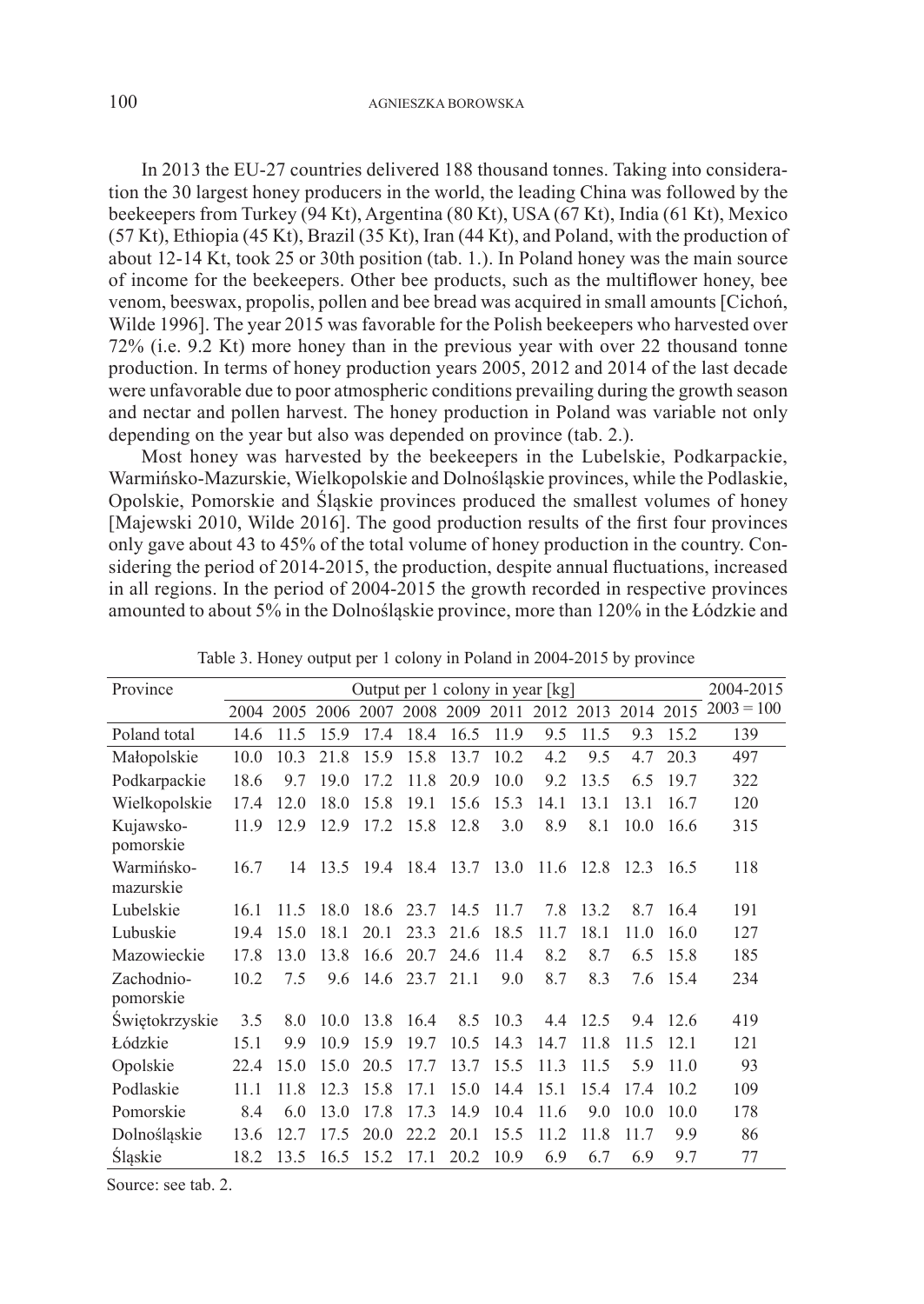61% Mazowieckie provinces, 271% in the Zachodniopomorskie and 173% Kujawsko-Pomorskie provinces, about 385% in the Świętokrzyskie province, up to more than 257% growth in the Małopolskie province (tab. 2.).

The average yield of honey from one bee colony in small-scale apiaries in Poland is about 20 kg of honey, while in large-scale apiaries up to 40 kg of product at an average can be harvested in favorable years. In the period of 2004 to 2015, i.e. from Poland's accession to the EU, in 10 provinces the highest average yield of honey from a hive was achieved in 2008; the country average was 18.4 kg. In 8 regions the results fell below that level, while the highest yields of honey from one bee colony of approx. 23 kg were achieved in the Lubelskie, Lubuskie and Zachodniopomorskie provinces. In the Warmińsko-Mazurskie, Kujawsko-Pomorskie, Opolskie, and Pomorskie provinces honey output higher than in 2008 was recorded in 2007, while in the Podkarpackie, Mazowieckie and Śląskie provinces better results from a colony were achieved in 2009 (tab. 3.). For example, in Sweden, the average productivity per bee-hive reaches the level of 51 kg, in Finland - 46 kg, in Hungary – approx. 38 kg, in Germany - 34 kg, and in Greece only 11 kg, while in Spain, the Czech Republic, Cyprus, Austria, France or Italy it does not exceed 19 kg [EC 2013b].

#### FOREIGN TRADE OF HONEY

In the EU the quality, purity, and safety of the beekeeping products are of great importance. These features of honey are subject to the supervision system, and the producers themselves strive to meet the widely popularized demands of implementation of the Good Production Practice and Good Hygienic Practice [*The honey and other bee products..*. 2009]. The honey production is strongly correlated with weather conditions and available honey flows. In the periods of low production, it is advisable to supplement honey supplies with imports [Semkiw 2007]. In the foreign trade, honey is exported from countries with a lower level of economic development to countries with a higher level of life where products can be sold at a relatively higher price than on the domestic market [Borowska 2011a]. In the international trade honey goes mainly to the European market (over 53%) and mainly to the EU countries [Report from the Commission…2013]. USA and Japan were the biggest world importers of honey in the twenty-first century. Among the countries with the highest volume of imported honey, 16 belonged to the European Community, out of which Germany (approx. 100 Kt), United Kingdom, France (approx. 30 Kt), Belgium, Spain, Italy (over 16 Kt) were the leaders. In terms of quantity and value an upward trend of honey import and export was observed every year. On the average several hundred tonnes of honey were exported from Poland every year in the years 2004-2009, whereas in 2014 the export level exceeded 15.2 Kt. China with a volume of over 10.1 Kt was the main honey trade partner of Poland, however its share decreased from 51% in 2010 to about 45% in 2014. Until 2011 the EU countries jointly were on the second place in the honey trade (at about 3.6 Kt), while in 2012-13 the honey coming from Ukraine (about 7.9 Kt) constituting 30-39% of the honey imports took over their place. In the last five years Bulgaria (more than 1 Kt in 2014), Romania (262-430 t), Germany (500 t), Spain (130 t), France were important trading partners in imports from the EU. Until 2009, besides the latter three countries, also Italy (over 328 t) and the UK (approx. 400 t) belonged to that group. An increasingly important role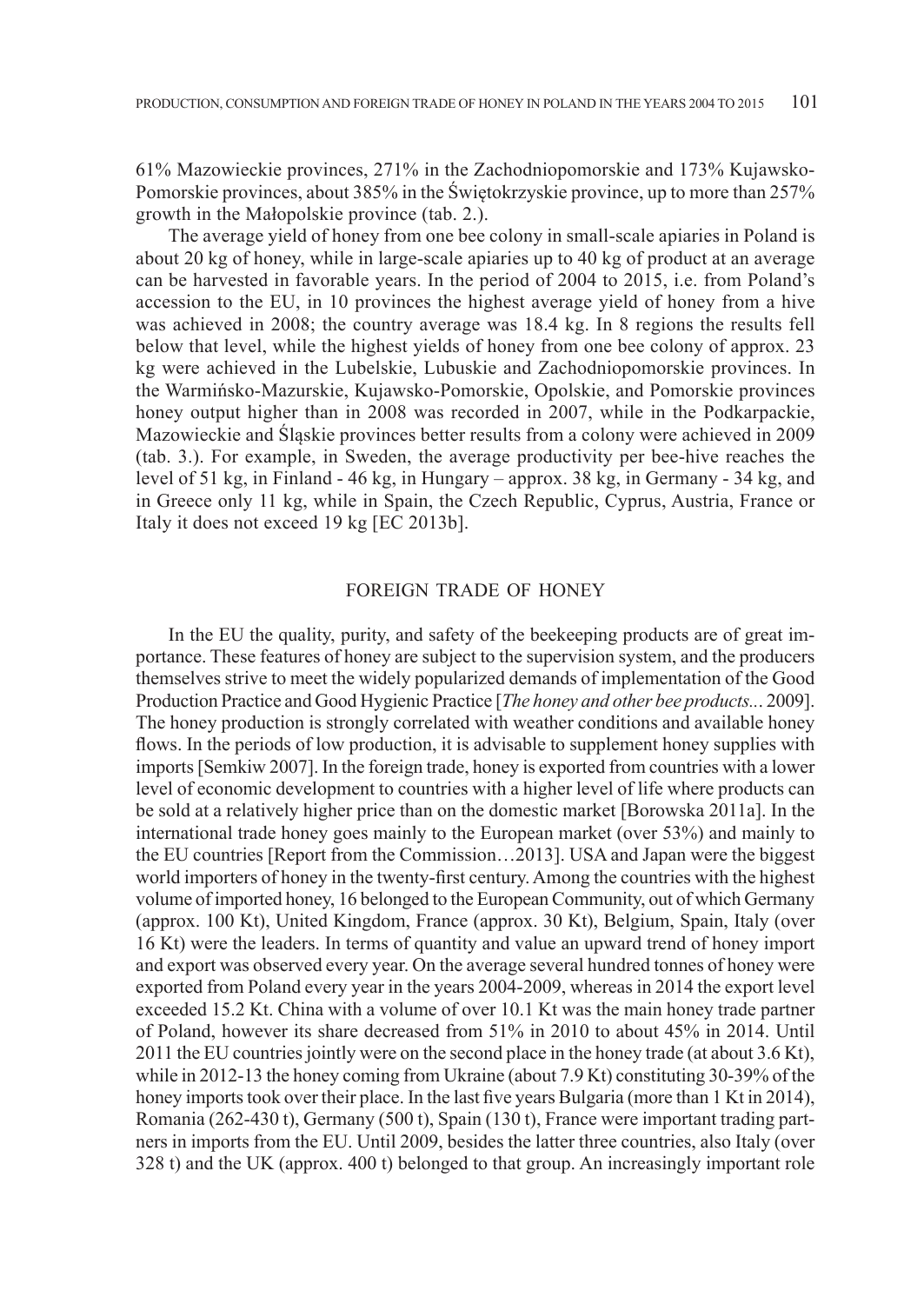|                                                                                                                                                                                                                                                                                                               |        |                                                                                   |                                                                                          | Table 4. Volume and value of export and import of honey in Poland in 2004-2015                                 |     |                        |                                        |                                                                                                            |                                                                                                                                     |                                                            |                                                                                                              |                      |                                |               |
|---------------------------------------------------------------------------------------------------------------------------------------------------------------------------------------------------------------------------------------------------------------------------------------------------------------|--------|-----------------------------------------------------------------------------------|------------------------------------------------------------------------------------------|----------------------------------------------------------------------------------------------------------------|-----|------------------------|----------------------------------------|------------------------------------------------------------------------------------------------------------|-------------------------------------------------------------------------------------------------------------------------------------|------------------------------------------------------------|--------------------------------------------------------------------------------------------------------------|----------------------|--------------------------------|---------------|
| ears                                                                                                                                                                                                                                                                                                          |        |                                                                                   |                                                                                          | Export                                                                                                         |     |                        |                                        |                                                                                                            |                                                                                                                                     |                                                            | Import                                                                                                       |                      |                                |               |
|                                                                                                                                                                                                                                                                                                               | volume |                                                                                   | value                                                                                    |                                                                                                                |     | price of 1 kg of honey |                                        | volume                                                                                                     |                                                                                                                                     | value                                                      |                                                                                                              |                      | price of honey per             |               |
|                                                                                                                                                                                                                                                                                                               |        | <b>NTd</b>                                                                        | GSC                                                                                      | Euro<br>mln                                                                                                    | NTd | USD                    | Euro                                   | Kt                                                                                                         | <b>NTd</b><br>Rue                                                                                                                   | USD                                                        |                                                                                                              | NГс                  | USD                            | Euro          |
|                                                                                                                                                                                                                                                                                                               |        | min                                                                               | min                                                                                      |                                                                                                                |     |                        |                                        |                                                                                                            |                                                                                                                                     | mln                                                        | Euro<br>mln                                                                                                  |                      |                                |               |
| 0.62<br>0.66<br>0.66<br>0.66<br>0.66<br>1.30<br>1.30<br>2.013<br>2.014<br>2.014<br>2.014<br>2.014<br>2.014<br>2.014                                                                                                                                                                                           |        | 7.36                                                                              |                                                                                          |                                                                                                                |     |                        |                                        |                                                                                                            |                                                                                                                                     |                                                            |                                                                                                              |                      |                                |               |
|                                                                                                                                                                                                                                                                                                               |        |                                                                                   |                                                                                          |                                                                                                                |     |                        |                                        |                                                                                                            |                                                                                                                                     |                                                            |                                                                                                              |                      |                                |               |
|                                                                                                                                                                                                                                                                                                               |        |                                                                                   |                                                                                          |                                                                                                                |     |                        |                                        |                                                                                                            |                                                                                                                                     |                                                            |                                                                                                              |                      |                                |               |
|                                                                                                                                                                                                                                                                                                               |        |                                                                                   |                                                                                          |                                                                                                                |     |                        |                                        |                                                                                                            |                                                                                                                                     |                                                            |                                                                                                              |                      |                                |               |
|                                                                                                                                                                                                                                                                                                               |        |                                                                                   |                                                                                          |                                                                                                                |     |                        |                                        |                                                                                                            |                                                                                                                                     |                                                            |                                                                                                              |                      |                                |               |
| $\begin{array}{r} 2008 \\ 2009 \\ 2010 \\ 2011 \\ 2013 \\ 2013 \\ 2014 \\ 2014 \\ 2014 \\ 2014 \\ 2014 \\ 2014 \\ 2014 \\ 2014 \\ 2014 \\ 2014 \\ 2014 \\ 2014 \\ 2014 \\ 2014 \\ 2014 \\ 2014 \\ 2015 \\ 2018 \\ 2019 \\ 2019 \\ 2019 \\ 2019 \\ 2019 \\ 2019 \\ 2019 \\ 2019 \\ 2019 \\ 2019 \\ 2019 \\ 20$ |        | $\begin{array}{c} 6.59 \\ 13.17 \\ 25.77 \\ 46.31 \\ 62.39 \\ 112.43 \end{array}$ | $\begin{array}{c}\n1.98 \\ 2.66 \\ 4.22 \\ 8.65 \\ 19.17 \\ 35.86 \\ 50.76\n\end{array}$ | $\begin{array}{c} 1.59 \\ 1.85 \\ 1.85 \\ 3.05 \\ 4.7 \\ 6.47 \\ 11.16 \\ 26.88 \\ 28.23 \\ 19.17 \end{array}$ |     |                        | o ∞ ๓ ヰ ヰ ヰ ヰ S<br>೧ ೧ ೧ ೧ ೧ ೧ ೧ ೧ ೧ ೧ | $\begin{array}{c} 3.58 \\ 5.55 \\ 7.34 \\ 11.51 \\ 13.71 \\ 14.15 \\ 20.52 \\ 13.79 \\ \hline \end{array}$ | $\begin{array}{l} 19.20 \\ 37.34 \\ 62.89 \\ 91.39 \\ 115.29 \\ 119.83 \\ 149.88 \\ 114.8 \\ 114.8 \\ 114.8 \\ 1123.23 \end{array}$ | 5.38<br>15.30<br>20.67<br>20.67<br>30.58<br>30.07<br>31.07 | $\begin{array}{c} 4.29 \\ 10.65 \\ 14.70 \\ 21.89 \\ 21.87 \\ 26.99 \\ 35.79 \\ 41.79 \\ \hline \end{array}$ | とうとうしょうこと イアる しょうしょう | a a r a n t n<br>d d d d d d d | $2000000000$  |
|                                                                                                                                                                                                                                                                                                               |        |                                                                                   |                                                                                          |                                                                                                                |     |                        |                                        |                                                                                                            |                                                                                                                                     |                                                            |                                                                                                              |                      |                                |               |
|                                                                                                                                                                                                                                                                                                               |        | 160.16                                                                            |                                                                                          |                                                                                                                |     |                        |                                        |                                                                                                            |                                                                                                                                     |                                                            |                                                                                                              |                      |                                |               |
|                                                                                                                                                                                                                                                                                                               |        | 80.39                                                                             | $\frac{1}{21.71}$                                                                        |                                                                                                                |     | 3.1                    | 2.7                                    |                                                                                                            |                                                                                                                                     |                                                            | 29.55                                                                                                        | 8.9                  | 2.4                            | $\frac{1}{2}$ |

members of the European Community, namely Thailand (296 t) and Moldova (206 t). In the three quarters of 2015 greater than in the previous years inflow of honey from Argentina (97 t), Lithuania (77 t) and Cuba (54 t) was noted. Taking into account only the honey originating from the EU territory, in 2014 almost 48% was brought from Bulgaria, 22% from Germany, about 13% from Romania, 6% from Spain. Import from the UK and Italy that still three years ago accounted for, respectively, 11% and 9%, dropped to nearly 0.3-0.5%. In general, the price of honey imported to Poland was lower than exported. Still in 2004 the difference in favour of exports ranged from 113% if expressed in USD to 120% if expressed in PLN. To the year 2011 that difference decreased considerably to about 20% regardless of the currency, to raise to about 33% in the next three years. In the years 2004 to 2014 the dynamics of the import volume increased 2.5-fold, and almost 3-fold in value, while, respectively, about 6-fold and 5.3-fold dynamics of export was recorded. While on the average the prices of 1 kg of imported honey grew by approx. 50%, the prices in export dropped by 6% if expressed in the national currency, and grew by 17% if expressed in US dollars. In the years 2010 to 2015 the companies exporting honey charged 3.1 to 3.3 USD/ kg, while the price of imported honey was around 2.4 to 2.8 USD/kg (tab. 4.).

was played by the countries other than

Poland, with production of honey at about 12 Kt in 2014, exported more than 15.2 Kt (reexport) and imported 22.5 Kt worth, respectively, PLN 160 mln (equal to USD 50.7 mln) and PLN 174.8 mln (USD 55.6 mln). In 2009 the share of export in the domestic production of honey (honey export

I-III Q 2015 7.02 80.39 21.71 19.17 11.5 3.1 2.7 13.79 123.23 33.07 29.55 8.9 2.4 2.1

Source: own calculation INTRASTAT 2016, www.stat.gov.pl (12.03.2016)

Source: own calculation INTRASTAT 2016, www.stat.gov.pl (12.03.2016)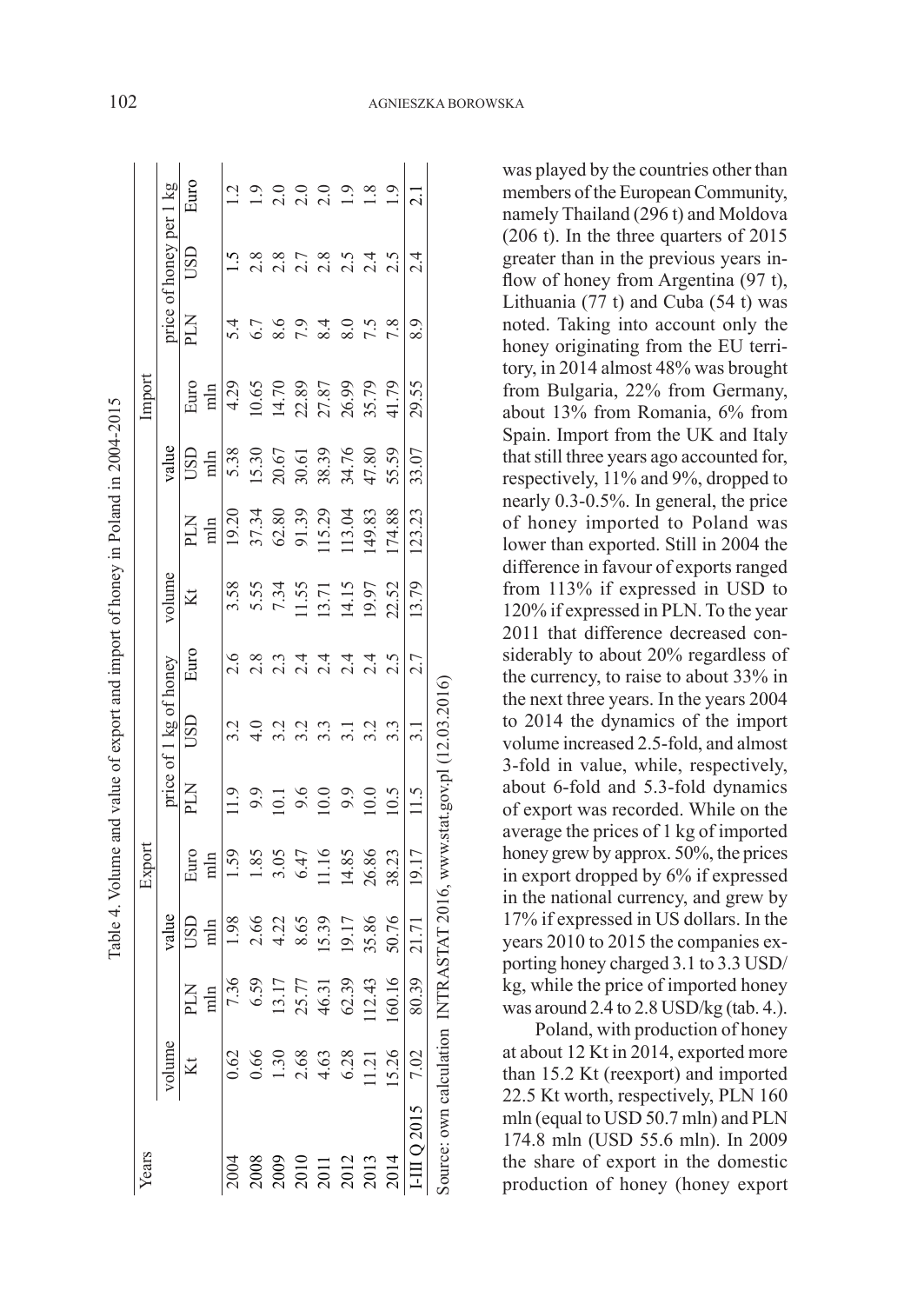in relation to domestic production) was approximately 21.5 % with a tendency to grow to over 72 %. In 2014 an interesting phenomenon, not recorded so far, was observed, namely the export of honey (including the re-export) was by 19 % higher in quantity than the already extremely low domestic production of that year. In 2010-2014 and in the 3 quarters of 2015 Poland exported natural honey mainly, i.e. in 98%, to 23 EU countries, and the volume of exported honey increased almost five-fold to 15 Kt. Polish honey goes mainly to the markets of France, Germany, Denmark, Spain, and Italy, where the volume of exported honey was, respectively, 4.8, 3.7, 1.25, 1.17, and 1 Kt. Other export markets included also the United States (61 t in 2014), Saudi Arabia (24 t), China (24 t), Canada (13t ), and small volumes of export to Iceland, Japan, Russia, Mongolia, the United Arab Emirates, and Australia. It is worth noting that the honey market, especially in the EU, is

| Country                 |                |                |                | Volume in year |                  |                |
|-------------------------|----------------|----------------|----------------|----------------|------------------|----------------|
|                         | 2010           | 2011           | 2012           | 2013           | 2014             | 2015 (I-III Q) |
|                         |                |                | Import         |                |                  |                |
| Total [t]               | 11 550.5       | 13 708.3       | 14 15 6.2      | 19 969.1       | 22 519.7         | 13 790.5       |
| China [t]               | 5 9 3 0.5      | 6 840.1        | 6 8 8 2.2      | 8922.8         | 10 143.0         | 5 980.4        |
| EU-27 [t]               | 3 779.4        | 3 6 6 2.4      | 2803.6         | 3 0 6 5 .4     | 2 1 2 5 .5       | 1993.3         |
| China $[\%]$            | 51             | 50             | 49             | 45             | 45               | 43             |
| Ukraine [%]             | 11             | 20             | 30             | 40             | $\overline{0}$   | $\mathbf{0}$   |
| Argentina [%]           | $\overline{2}$ | $\theta$       | $\mathbf{1}$   | $\theta$       | $\mathbf{0}$     | $\mathbf{1}$   |
| Thailand [%]            | 1              | 1              | $\theta$       | $\theta$       | 1                | 1              |
| EU-27 [%]               | 33             | 27             | 20             | 15             | 9                | 14             |
| Bulgaria <sup>[%]</sup> | 9.4            | 6.7            | 7.7            | 6.7            | 4.5              | 5.0            |
| Germany [%]             | 6              | $\overline{3}$ | $\overline{4}$ | 3              | $\overline{2}$   | 3              |
| Romania [%]             | $\overline{4}$ | $\mathfrak{Z}$ | 3              | $\mathfrak{2}$ | $\mathbf{1}$     | $\overline{4}$ |
|                         |                |                | Export         |                |                  |                |
| Total [t]               | 2 684.2        | 4 6 38.1       | 6 2 8 0.2      | 11 206.3       | 15 260.9         | 7 016.5        |
| EU-27 [t]               | 2618.2         | 4 5 7 9 . 5    | 6 197.4        | 11 069         | 15 078.2         | 6 803.6        |
| EU-27 [%]               | 98             | 99             | 99             | 99             | 99               | 97             |
| Bulgaria <sup>[%]</sup> | 11             | 3              | $\overline{4}$ | 16             | $\mathbf{1}$     | $\overline{2}$ |
| France [%]              | $\theta$       | $\mathbf{1}$   | 6              | 18             | 31               | 15             |
| Germany [%]             | 40             | 55             | 55             | 38             | 24               | 27             |
| Denmark [%]             | 18             | 17             | 12             | 11             | 8                | 5              |
| Spain [%]               | 6              | 12             | $\overline{4}$ | $\overline{4}$ | 8                | 13             |
| Italy $[\%]$            | $\theta$       | $\theta$       | $\mathfrak{2}$ | $\overline{2}$ | $\boldsymbol{7}$ | 12             |
| Romania <sup>[%]</sup>  | $\theta$       | $\mathfrak{Z}$ | $\mathfrak{Z}$ | $\mathfrak{2}$ | 5                | $\,$ 8 $\,$    |
| Austria <sup>[%]</sup>  | 9              | $\overline{4}$ | 9              | $\overline{4}$ | 3                | 1              |

Table 5. Volume of import and export of honey in Poland in 2010-2015\*

 $*$  (1<sup>st</sup> to 3<sup>rd</sup> quarter).

Source: own calculations based on INTRASTAT 2016, www.gov.pl (12.03.2016).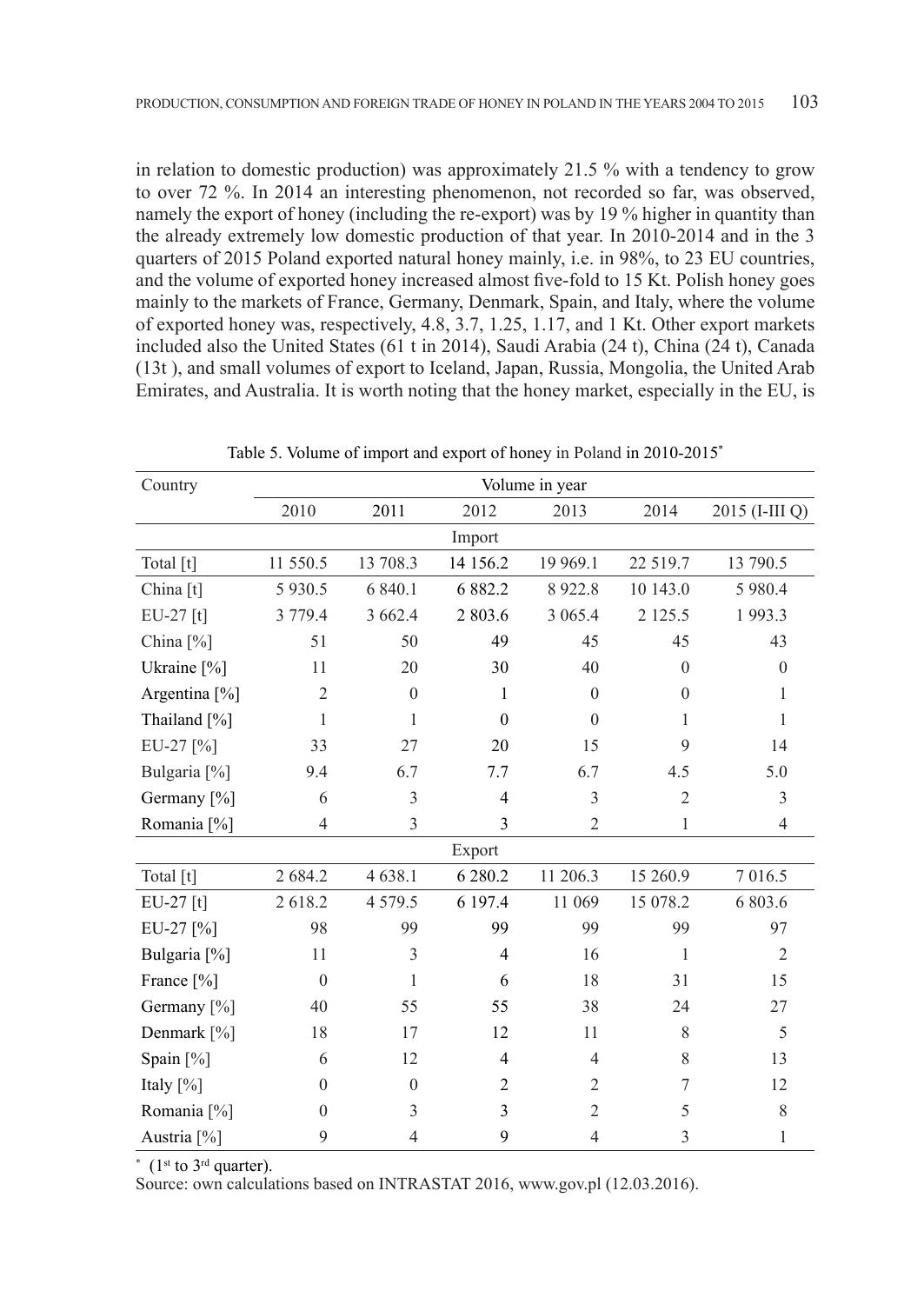increasingly demanding in terms of quality of product and attaches great importance to the compliance with the principles of world trade. However, given the scale of production, it is China (with about 1/3 of the world production) that dictates the terms of honey pricing by offering the relatively low wholesale prices on the market.

### SALES AND PRICES OF HONEY

In 2002 in Poland 53% of honey was sold by the beekeepers directly to the consumers and only approximately 19% was sold on the wholesale market [Pidek 2003]. Yet in 2006 the such distribution channel accounted for 24% of, while in 2009 only 13% and regional differences among the beekeepers' preferences as to the form of sale could be clearly distinguished. In 2006 approximately 80% of honey was sold to the purchasing centers in two provinces: Warmińsko-Mazskie province and Zachodniopomorskie province, nearly 33.3% in the Kujawsko-Pomorskie and Lubelskie provinces, nearly 25% in the Pomorskie province, while only 1 to 5% in the Śląskie, Opolskie, Mazowieckie and Wielkopolskie provinces. In the years 2008-2010 direct sales was already the main channel of honey distribution in the country (65%), 10% of the remaining honey was directed to the retail trade (retail stores, health stores, pharmacies, and specialty stores (beekeeping products, healthy food), almost all the remaining honey was used by the packaging companies, and only 1% by the industry sector [*National Beekeeping 2007/2008-2009/2010*…, Borowska 2013]. Over the last 5 years the share of direct sales in the honey market already took 79% of the total production, 12% of the harvested honey were sent to the purchasing centers, 8.9% of produced honey were distributed by retail trade, and 0.1% of the country's production was used by the industry [*National Beekeeping Support Programme 2016/2017-2018/2019*]. In other EU countries, especially those previously belonging to EU–15 the sales pattern is similar. About 75% of honey is sold by the beekeepers in the apiaries, at homes or bazaars/ marketplaces. For example in Greece and Germany, 70% of the honey production is sold by the beekeepers themselves directly to consumers while 30% is sold via the local retailers [EC 2013b]. In Poland certain pricing pattern can also be observed: the prices offered to the beekeepers by the purchasing centers are two to three times lower than the prices in the direct or retail sales. The bargaining power of purchase centers and sometimes small volumes of production the (as well as such specifics of the national beekeeping as the fragmentation of the beekeeping farms, no honey producers' group, prices imposed by the customers) put the beekeepers in disadvantageous position on the market. However, in spite of some unfavorable circumstances, especially the small beekeepers developed their primary sales channel in form of direct contacts with end customers and consider it to be a well-organized system. The average prices of natural honey in both direct and indirect (purchase centers or retail market) sales system varied in individual regions of the country. Assessment of the average retail price of honey in the years 2004-2014 indicated that (until 2009) the highest prices per 1 kg of honey were paid by the residents of the Świętokrzyskie, Mazowieckie, Zachodniopomorskie and Lubuskie provinces. Differences between the lowest and the highest average retail price paid for honey in particular provinces ranged from 17% in 2009 to 39% in 2011. The prices paid by the consumers from the Śląskie, Dolnośląskie, Wielkopolskie, Łódzkie and Lubelskie provinces were below the country's average price per 1kg (tab. 6.). Regardless of the region, the price of honey in the retail sales increased by 47% on the average with the greatest increase of more than 60%, in the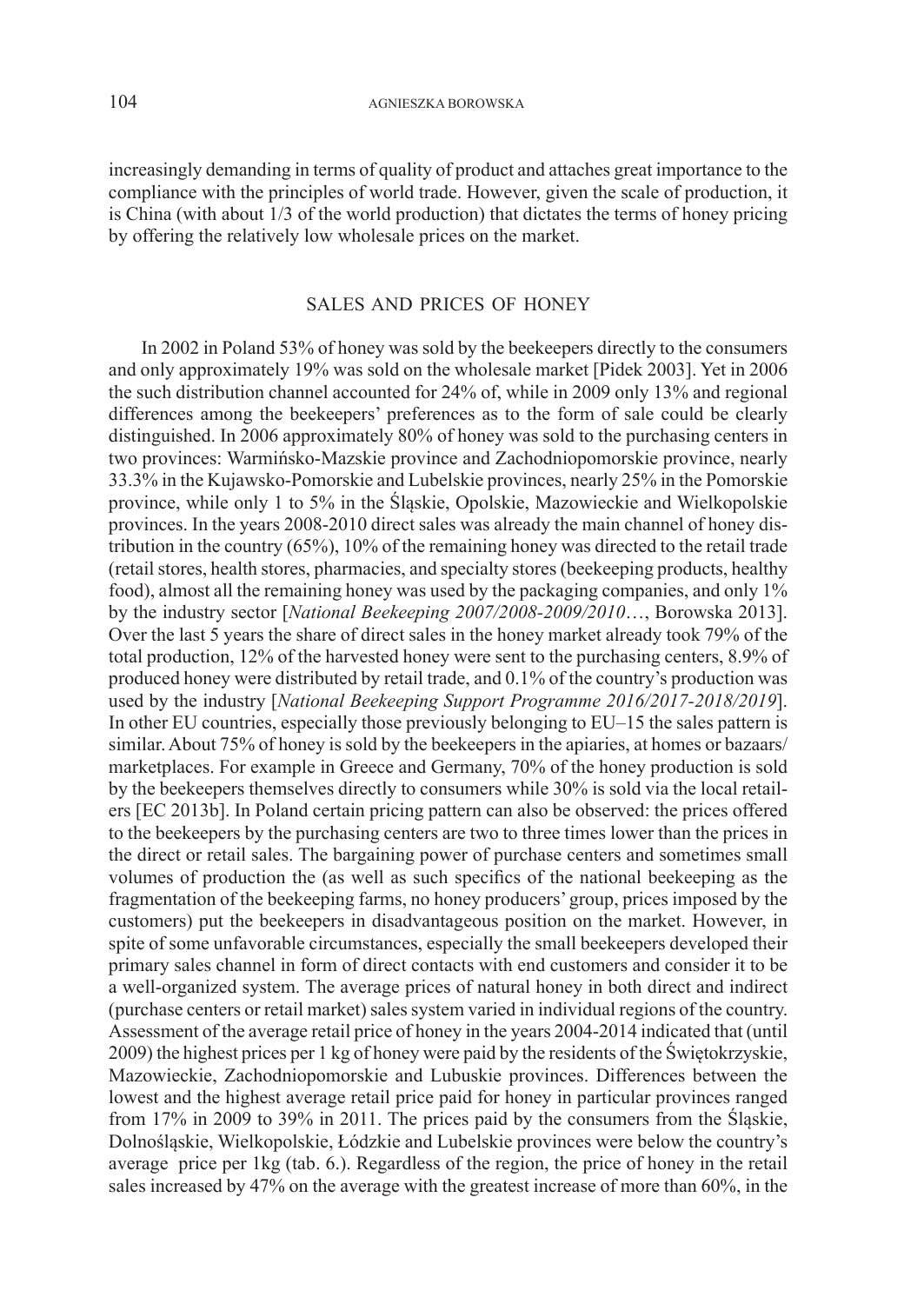| Provinces      |      | Purchasing power of an average gross monthly salary by province in relation |      |      |      | to price of honey in a given province [kg] |      |      |      |      |      |
|----------------|------|-----------------------------------------------------------------------------|------|------|------|--------------------------------------------|------|------|------|------|------|
|                | 2004 | 2005                                                                        | 2006 | 2007 | 2008 | 2009                                       | 2010 | 2011 | 2012 | 2013 | 2014 |
| Poland Total   | 138  | 135                                                                         | 141  | 153  | 158  | 151                                        | 140  | 134  | 138  | 143  | 145  |
| Dolnoślaskie   | 138  | 138                                                                         | 148  | 165  | 172  | 158                                        | 157  | 143  | 150  | 158  | 167  |
| Lubuskie       | 107  | 106                                                                         | 110  | 120  | 118  | 125                                        | 125  | 121  | 123  | 128  | 131  |
| Mazowieckie    | 171  | 164                                                                         | 173  | 188  | 187  | 182                                        | 162  | 158  | 158  | 161  | 161  |
| Slaskie        | 145  | 144                                                                         | 138  | 140  | 154  | 152                                        | 133  | 133  | 137  | 152  | 176  |
| Swietokrzyskie | 118  | 116                                                                         | 124  | 105  | 121  | 118                                        | 113  | 106  | 114  | 111  | 111  |

Table 6. Purchasing power of an average gross monthly salary by selected province in relation to price of honey in a given province in 2004-2014

Source: own calculation based on [GUS 2004-2015, Baza Danych Lokalnych GUS (12.03.2016)].

Warmińsko - Mazurskie and Kujawsko – Pomorskie provinces. The price increase by more than 50% was recorded in 6 provinces, the lowest increase of 31% was observed in the Lubuskie province. In 2004-2008 the purchasing power of an average monthly gross salary per capita of residents of each provinces in relation to the retail price of honey in a given province increased in real terms by 14.5%, especially in the Zachodniopomorskie (approx. 31%) and Lubelskie (25%) provinces. However, in the following three years (until 2011) in the whole country scale the purchasing power dropped by 15%: from about 12% decrease in the Świętokrzyskie and Małopolskie provinces to 26% in the Podlaskie province. 3% growth of the purchasing power was recorded in the Opolskie and Lubuskie provinces. While the resident of the Mazowieckie or Dolnośląskie provinces could afford to purchase the largest volume of honey, the residents of Warmińsko-Mazurskie, Świętokrzyskie, and Lubuskie provinces were placed at the other end. Interestingly, in the country scale the beekeepers from the Warmińsko-Mazurskie region were leaders in the production of honey. The regional differences between the highest and lowest purchasing power of the average monthly gross salary per capita decreased from 83 kg in 2007 to about 51 kg in 2014.

In Poland, regardless of the form of sale (purchase center, direct sales, retail trade), the heather honey and the coniferous honeydew honey were the most expensive and the prices of rape honey and multiflower honey were the lowest. The prices of honey in direct sales were lower than the retail prices but higher than the prices offered to the beekeepers in the wholesale purchasing centers. Besides, the rarer specialties, such as the heather honey and the coniferous honeydew honey, on both the wholesale and retail market (in an apiary or retail store) are, respectively, three or two times more expensive (tab. 7.). In 2012-2015 the purchase centers and the direct sales market in Poland offered the lowest prices for the rape and multifloral honeys. The price offered by the purchase centers for 1 kg of those two honey species in 2012 to 2015 increased by about 25% to more than 11 PLN per 1 kg. The prices of acacia, lime and buckwheat honey species were similar. The prices of those honey species offered by the purchase centers increased from 2009 to 2015 by approx. 40%. The coniferous honeydew honey was by nearly 9 to10 PLN/kg more expensive than the species mentioned above. Among the honeydew honeys the deciduous honeydew honey was relatively cheaper (by 30-40%) than the honey from the coniferous honeydew.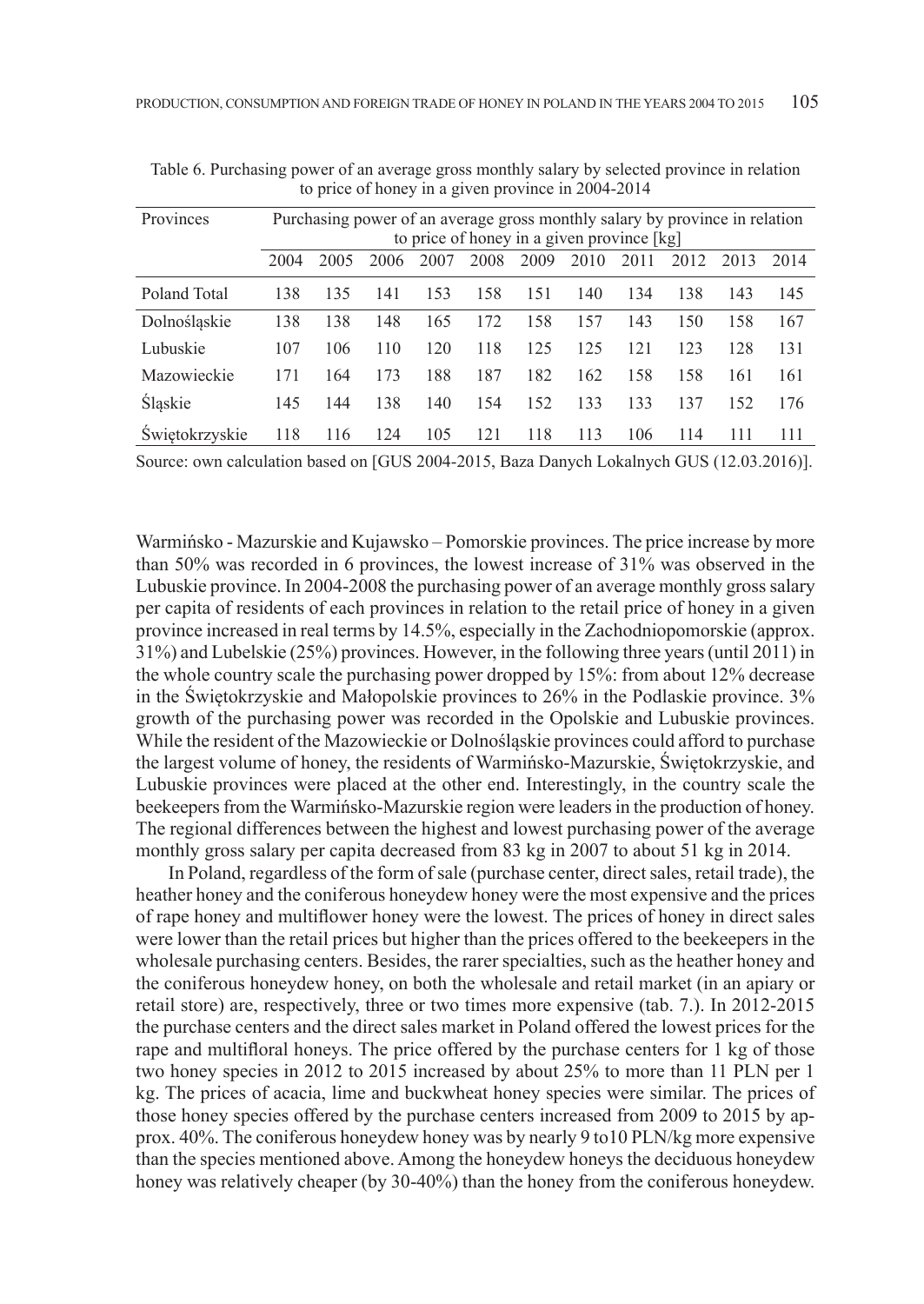| Years |             |      |        |      | Price of varieties of honey [PLN/kg] |                        |                       |                  |
|-------|-------------|------|--------|------|--------------------------------------|------------------------|-----------------------|------------------|
|       | multiflower | rape | acacia | lime | buckwheat                            | coniferous<br>honeydew | deciduous<br>honeydew | heather<br>honey |
|       |             |      |        |      | Direct sales                         |                        |                       |                  |
| 2012  | 21.8        | 20.5 | 25.2   | 26.3 | 27.1                                 | 36.7                   | 29.2                  | 39.0             |
| 2013  | 23.1        | 21.5 | 25.5   | 26.4 | 27.2                                 | 32.1                   | 29.5                  | 44.0             |
| 2014  | 23.5        | 21.8 | 25.8   | 26.4 | 26.0                                 | 34.6                   | 28.7                  | 46.9             |
| 2015  | 22.8        | 21.2 | 26.0   | 25.5 | 28.0                                 | 32.6                   | 28.7                  | 44.6             |
|       |             |      |        |      | Sales to purchasing centers          |                        |                       |                  |
| 2012  | 9.5         | 9.0  | 16.0   | 15.0 | 15.0                                 | 22.0                   | 15.0                  | 29.0             |
| 2013  | 10.6        | 10.5 | 15.4   | 14.3 | 14.8                                 | 23.0                   | 18.0                  | 29.2             |
| 2014  | 11.0        | 11.0 | 15.8   | 15.8 | 15.8                                 | 26.5                   | 15.0                  | 34.2             |
| 2015  | 11.5        | 11.1 | 16.5   | 16.0 | 16.1                                 | 24.8                   | 15.0                  | 35.0             |
|       |             |      |        |      | Retail sales                         |                        |                       |                  |
| 2012  | 24.2        | 23.5 | 31.2   | 30.0 | 31.8                                 | 39.7                   | 28.0                  | 56.8             |
| 2013  | 24.2        | 22.5 | 30.0   | 30.7 | 31.1                                 | 42.7                   | 34.1                  | 55.8             |
| 2014  | 22.4        | 24.5 | 32.3   | 31.0 | 30.8                                 | 41.3                   | 32.8                  | 60.9             |
| 2015  | 23.2        | 22.7 | 31.3   | 29.4 | 30.3                                 | 42.7                   | 30.6                  | 69.8             |

Table 7. Average price of selected varieties of honey in Poland in 2012-2015\*

\* in November 2012, 2013, Oct/Nov 2014, Sep-Nov 2015.

Source: [IHAD 2013- 2015, Semkiw 2015].

In 2015 the heather honey was the most expensive honey for which the purchase centers paid an average price of PLN 35/kg, while the beekeepers obtained on the average about 1/3 higher price in direct sales. The respective price on the retail market was even PLN 69.8, i.e. over 23% higher, than even three years before. Over the four analyzed years the retail prices of the multifloral, rape, linden, and buckwheat honey fell by about 2 to 5%, while the price of the acacia honey remained unchanged, and the price of the honeydew honeys slightly grew by 8 to 9%. A beekeeper operating in the years 2009-2015 on the direct sales market could get for the lime honey from about 65 to 85% higher price than in the purchase centers. The respective figures were 95-130% for the multifloral and rape honeys, 65-93% for the buckwheat honey, 17-51% for the heather honey, 26-67% for the coniferous honeydew honey, and 60-95% for the deciduous honeydew honey. In the years 2014-2015 the heather honey with the average price of PLN 35/kg paid by the purchase centers was the most expensive. In 2015 the supply of the coniferous honeydew honey was greater than in the previous year which caused a reduction of wholesale prices by 6.5% to 24.8 PLN/ kg, and by 6% to 32.6 PLN/kg in the direct sales.

In 2009-2012 the prices of honey sold in bulk to the purchase centers increased by about 15%, the greatest price increase of 27% was recorded in the linden and buckwheat honey species, and the price of the most popular multifloral honey and rape honey grew by only 3%. The similar trend was observed in the direct sales – the average price increase was 30%, although the price growth of the multifloral and rape honeys was 24%, and 25% of the lime and buckwheat honeys. That trend was most evident in pricing of the honeydew honeys with increase by nearly 40%. In the 2012-2013 period the average prices of the acacia, lime and buckwheat honeys sold directly by the beekeepers remained at the same level (tab. 7.). Assessment of the differences between the lowest and the highest prices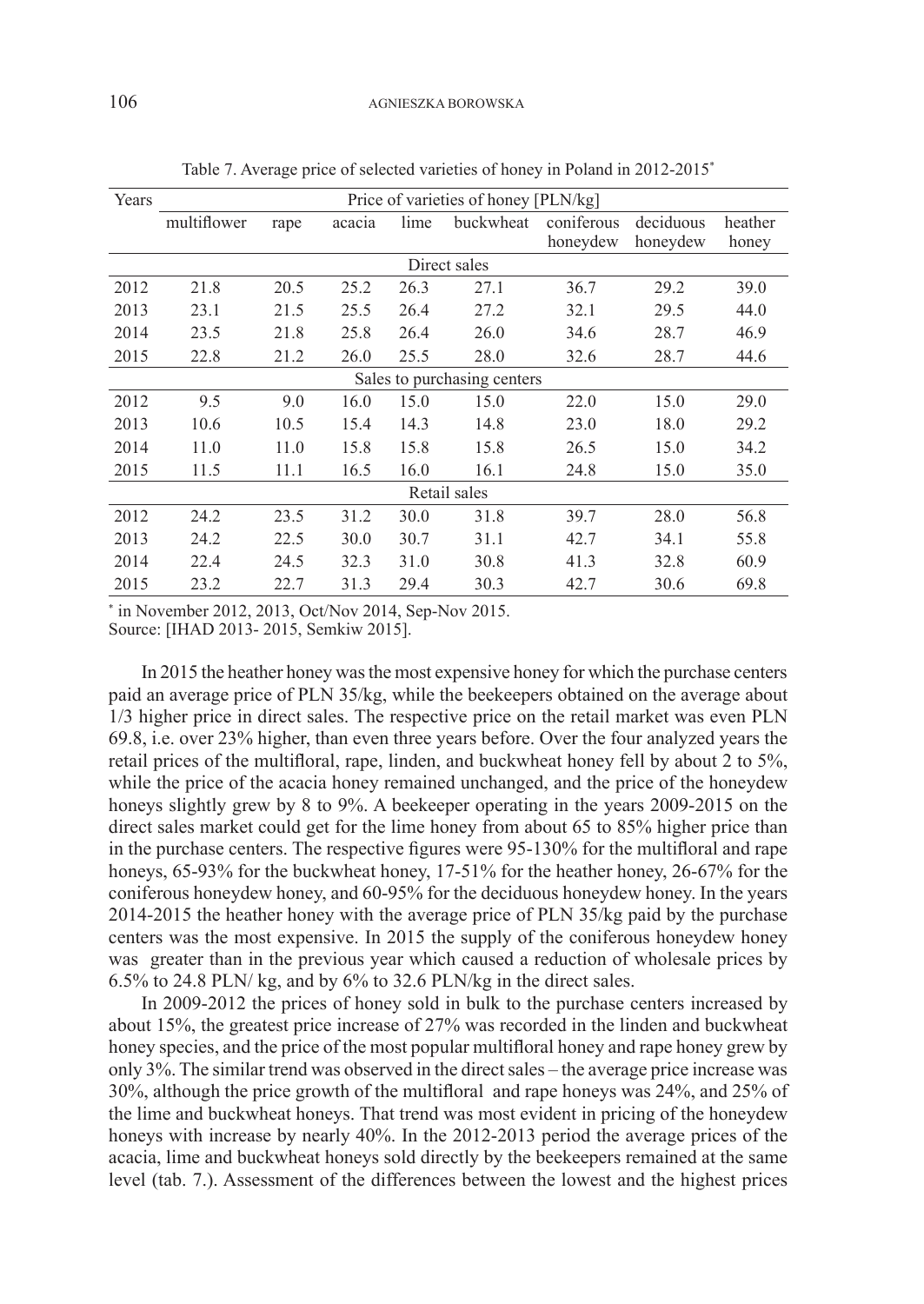| Table 8. Volume and value of honey purchases and average price of 1 kg of honey in purchase centers in Poland in 2006-2014 |               |          |         |         |                |          |          |           |          |
|----------------------------------------------------------------------------------------------------------------------------|---------------|----------|---------|---------|----------------|----------|----------|-----------|----------|
| Specification                                                                                                              |               |          |         |         | Volume in year |          |          |           |          |
|                                                                                                                            | unit          | 2006     | 2007    | 2008    | 2009           | 2010     | 2011     | 2013      | 2014     |
| iotal honey purchase                                                                                                       |               | 3 244.6  | 3 208.2 |         | 2414.7 1870.9  | 2041.7   | 2 364.4  | 2 2 2 2 3 | 2567.8   |
| hare of purchase in honey production                                                                                       | $\frac{5}{6}$ | 24.0     | 21.5    | 17.2    | 13.4           | 16.4     | 17.7     | 14.3      | 20.0     |
| Value of total purchase of honey                                                                                           | 000 PLN       | 23 995.8 | 21988.8 | 17211.9 | 19763.1        | 23 147.9 | 24 764.5 | 25 4 29.2 | 30 333.6 |
| werage purchase price                                                                                                      | <b>PLN/kg</b> | 7.40     | 6.85    | 7.13    | 10.56          | 11.34    | 10.47    | 11.44     | 11.81    |
| Zródło: own calculation based on [GUS 2005-2014]                                                                           |               |          |         |         |                |          |          |           |          |

obtainable in 2013 for a particular type of honey in direct sales indicated that the highest prices reached 114% for the multifloral and rape honeys, and 215% for the heather honey. The difference was definitely lower in the case of prices offered by the wholesale buyers and amounted to 25% for the coniferous honeydew honey, 33% for the heather, multifloral, and rape honeys, and up to about 64% for the lime and buckwheat honeys. In the retail sales lower deviation of prices of the heather, rape and deciduous honeydew honeys was observed. The prices of honey in direct sales (for instance in an apiary) were lower than the retail prices, however much higher than the wholesale prices offered in the purchase centers and, for that reason, most honey was sold outside that distribution channel. A beekeeping farm usually builds its reputation, brand, and market position for years attracting regular and loyal customers and therefore difficulties in selling its product are of not much concern to them.

In Poland there were dozens of companies engaged in the purchase, packaging and wholesale of honey including, among others, the beekeeping cooperatives and highly specialized companies – the beekeeping farms. Their position on the market is important, particularly in view of their cooperation with the retail chains reporting a growing demand for large batches of standardized goods and in consideration of the foreign trade. The long-term cooperation with individual beekeepers and members of the professional beekeeping organizations allowed to develop solutions that in 2014 covered about 20% of honey purchased in the purchasing center, compared with nearly 13.4% in 2009, of more than PLN 30.3 million value. The comparison of the average purchase price of honey in Poland in the years 2009-2014 shows 11.8% price growth in relation to 37% increase of purchase volume and 53% increase of purchase value. Yet in 2006 the scale of purchases by purchasing centers accounted for 34% of honey produced in the season, i.e. more than 3,244.6 t. In 2014 the average purchase price of honey was PLN 11.81 per kg and was similar to the price level of 2004. The lowest price level of PLN 6.85/kg was recorded in 2007. The comparison of trends in the retail prices over the recent ten years showed the general increase of over 47% and 23% growth in the purchasing centers (tab. 8.).

Analyzing the costs of honey production in the Polish beekeeping industry in the years 2010 to 2015 in terms of both, the fixed costs (not depending on the production volume) which included, among others, the depreciation of hives, equipment, buildings – workshops, bee yard rents, interests on credits, and the variable costs (depending on the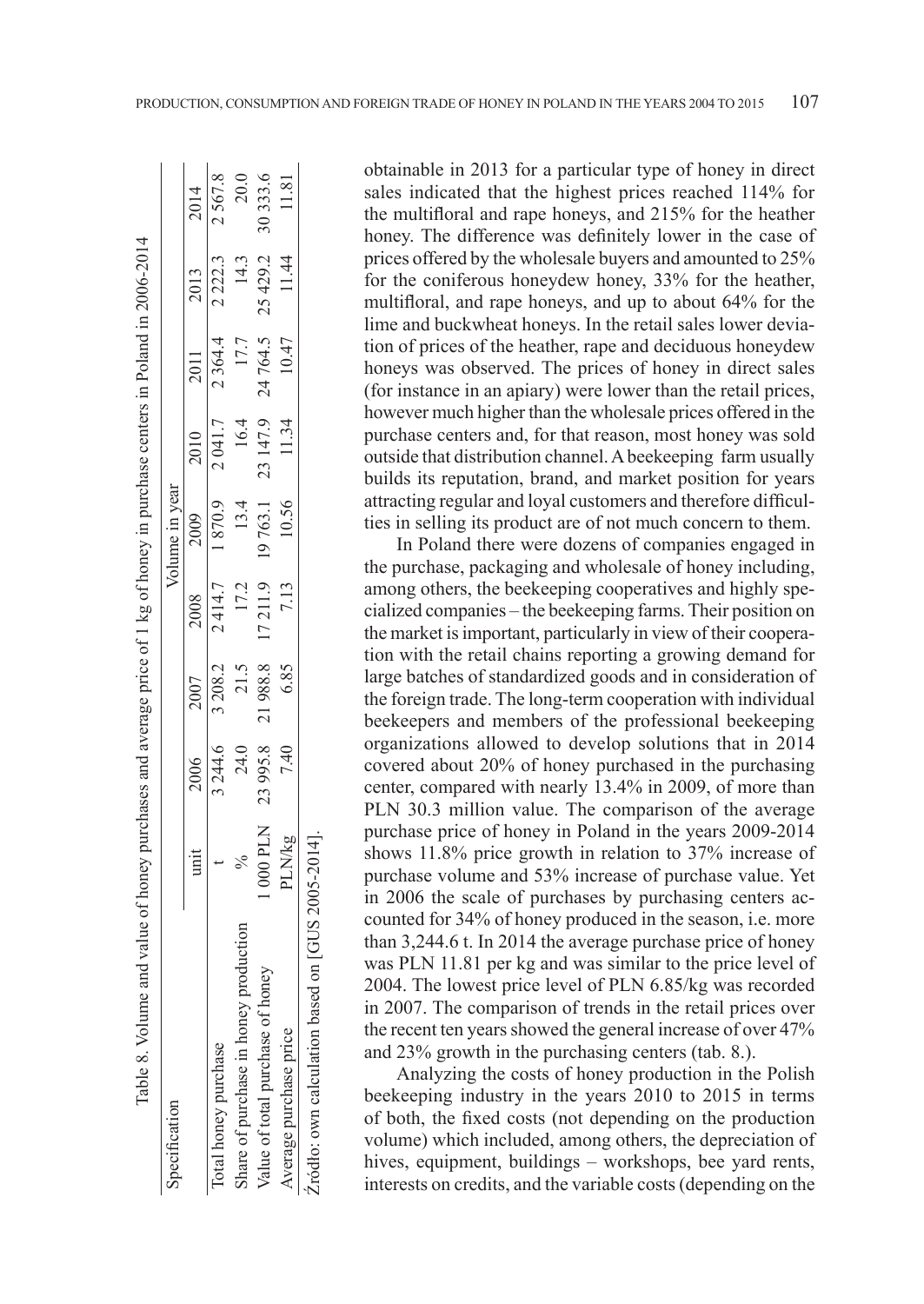production volume) which included such costs as the expenditures on sugar, foundations, bee queens, medicines, labour, electricity, transportation, packaging materials, showed that the overall input costs in the commercial apiaries carrying out intensive production were higher than the respective costs in the low-scale apiaries, however the cost of production of one kilogram was lower because a bee colony in a commercial beekeeping farm produced, on the average, twice as much honey. The above specificity was confirmed by data provided by the Institute of Horticulture Department of Apiculture in Puławy according to which in 2015 the costs (fixed and variable) of production of honey by one hive amounted to about PLN 318 in the commercial (migratory) apiaries, while the respective costs in the amateur (stationary) apiaries were by about 21% lower and amounted to PLN 250 (60 $\epsilon$ ). The costs of keeping a commercial apiary compared with the respective costs borne by an amateur apiary per one hive were higher in relation to the weight unit (1 kg of honey). Considering that the production costs in an amateur apiary was PLN 13 per 1 kg of honey and the respective costs in a commercial apiary were more than 30% lower and amounted to PLN 9 per 1 kg, the commercial apiaries were more profitable. In the years 2010 to 2015 the fixed costs in the amateur apiaries were equal to about 15-17% of the total costs, while the respective costs borne by the commercial apiaries reached 20-22%. Comparing the variable costs in both types of apiaries, the labour costs were the highest (approximately 43-51% of the variable costs in the amateur apiaries and within 29-34% in the commercial apiaries). The extra costs of winter feeding in the amateur apiaries, and the costs of transport in the commercial apiaries were the most important components of that cost category. According to the estimates of Semkiw, in 2012 the direct sale of honey from a small-scale apiary at an average price of about PLN 24/kg allowed to achieve a positive net income at the production level of 12 kg of honey one colony [Semkiw 2012]. In the case of large-scale apiaries the production of 27 kg of honey per one colony allowed to achieve the positive net income if the honey was sold to the purchasing centers, while in the case of direct sales at an apiary the positive net income was achieved at the production level of 15 kg per one colony.

## CONSUMPTION OF HONEY IN POLAND AGAINST OTHER COUNTRIES

The average level of consumption of honey per capita per annum in the world is about 0.3 kg, while in the EU countries it is around twice as high (about 0.6-0.7 kg) [http://ec.europa.eu/agriculture/statistics/agricultural/2011/pdf/d21-4-421\_en.pdf, dated 12.03.2016]. It is estimated that the residents of EU-27 consume about 20-25% of the world consumption of honey. The level of honey consumption in Poland of about 300-430 grams per capita is relatively small if compared with the EU leaders (although the balance estimates at the level of about 0.5 kg per person are mentioned in the literature). Similar honey consumption is noted in Estonia, Hungary, Latvia, Lithuania, Italy, the UK and the Netherlands, while in Denmark, Germany, Greece, Sweden, and Austria, it is about 1 to 1.6 kg per person. The smallest amounts of honey, at the level of 100-200 g per year, are consumed by the residents of Austria, Sweden, Finland, and Ireland, while in Ukraine, which is the main trade partner of Poland in honey imports, the demand for honey per statistical resident is almost 1 kg. In Turkey the honey consumption per capita is less than 0.9 kg, a little less consumption of 0.85 kg is recorded in Canada, while in the US the annual consumption of only 0.5 kg per capita is noted. Certain pattern is observed in countries with the world's highest production of honey, namely, on the average, people eat the smallest quantities of honey there, as for instance in China, Brazil, and India where the average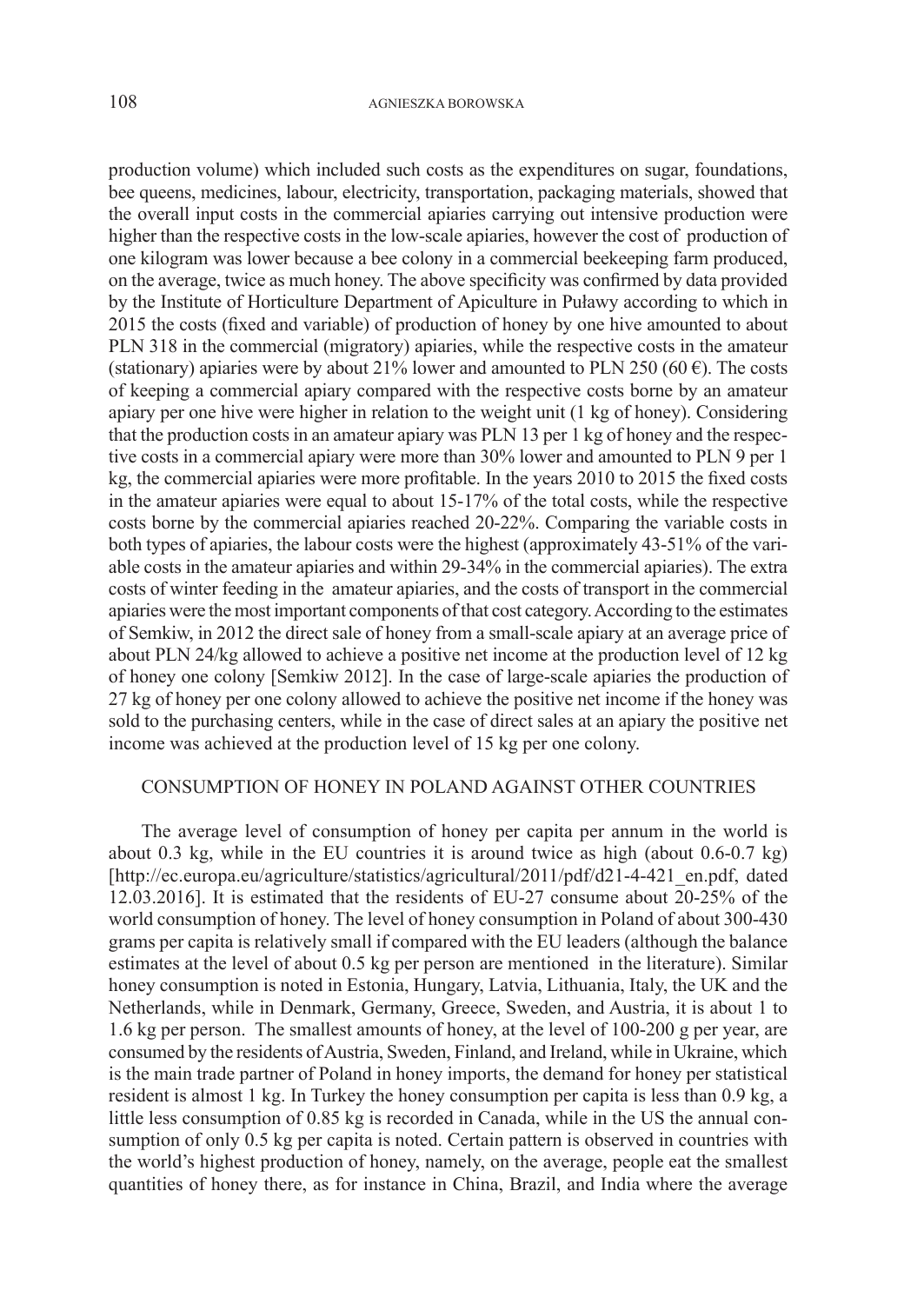annual consumption of honey is only 0.1 kg per person. For many years the consumption of honey in Poland has been rather stable, although its level depends on several factors that include: economic factors (income level of consumers, production and supply volumes, volume of imports and exports) as well as social factors – tastes, traditions, habits, age, etc. Consumption of honey was declared by nearly 95% of the Polish households. Honey is most often consumed by older people (pensioners, although the disability pensioners consume about 25-30% less honey than the retirement pensioners) or families with children. The benefits of honey are also valued in the households of self-employed persons and white-collar employees (tab. 9.). On the average, the lowest honey consumption is recorded in the households of farmers, however farmers, who use sugar for, among other things, processing seasonal fruit (such as preserves, jams, compotes, juices, etc.) or baking cakes and other confectionery products, consume twice as much sugar as other socio-economic types of population. So far, the relatively lower income of Polish consumers in comparison with the residents of, for instance, Germany, Great Britain or France, and the high share of expenditures on food in the structure of total household expenditures (around 25%), as well as the high price of honey in the opinion of buyers, inhibit the growth of the demand for honey. While the honey consumption per capita is low, the demand for honey in the cosmetics, pharmaceutical, and food processing industries steadily grows.

Such a situation makes honey a product that is seen on the consumers' tables every day, although its curative and preventive qualities are still appreciated. Honey is consumed at least once a week in every fourth household and 7% of Poles declare eating honey every day or almost every day. Honey is preferred for breakfast and during periods of reduced immunity [*Life…* 2009]. The varieties of cheaper honey, such as multifloral or rape honey, dominate in the consumption structure. Due to the nature of the market (supply and demand characteristics, price of product) the heather honey or coniferous honeydew honey are not as popular as those mentioned first. The households with higher income, in particular the households of the self-employed, senior executives, managers, and administration staff can afford to purchase the relatively more expensive varieties of honey. However, in the case of persons who consider taste, nutritional, and health values of honey important for their nutrition scheme price plays rather a minor role in the purchase decisions. Due to the

| Years |       |       |                                  |                                     | Households, of which: |                   |       |                |                         |
|-------|-------|-------|----------------------------------|-------------------------------------|-----------------------|-------------------|-------|----------------|-------------------------|
|       | grand |       | employee                         |                                     | farmers               | of the            |       |                | retirees and pensioners |
|       | total | total | in manual<br>labour<br>positions | nonmanual<br>labour<br>positions    |                       | self-<br>employed | total | of<br>retirees | of<br>pensioners        |
|       |       |       |                                  | of which jam, honey [kg per capita] |                       |                   |       |                |                         |
| 2014  | 3.84  | 3.84  | 3.12                             | 4.32                                | 3.60                  | 4.20              | 4.44  | 4.56           | 3.72                    |
| 2013  | 4.08  | 3.96  | 3.36                             | 4.68                                | 3.24                  | 4.44              | 4.44  | 4.68           | 3.48                    |
| 2012  | 1.80  | 1.80  | 1.32                             | 2.04                                | 1.32                  | 1.92              | 2.40  | 2.40           | 2.04                    |
| 2011  | 1.92  | 1.68  | 1.56                             | 2.04                                | 1.32                  | 1.92              | 2.52  | 2.52           | 2.04                    |
| 2007  | 1.68  | 1.56  | 1.44                             | 1.92                                | 1.32                  | 1.80              | 2.28  | 2.28           | 1.80                    |
| 2006  | 1.80  | 1.56  | 1.44                             | 1.92                                | 1.20                  | 1.80              | 2.28  | 2.52           | 1.92                    |

Table 9. Average annual consumption of sugar, jam, honey, chocolate and confectionery in households in Poland by socio-economic groups in 2006-2014

Source: own calculation based on [CSO 2006-2014].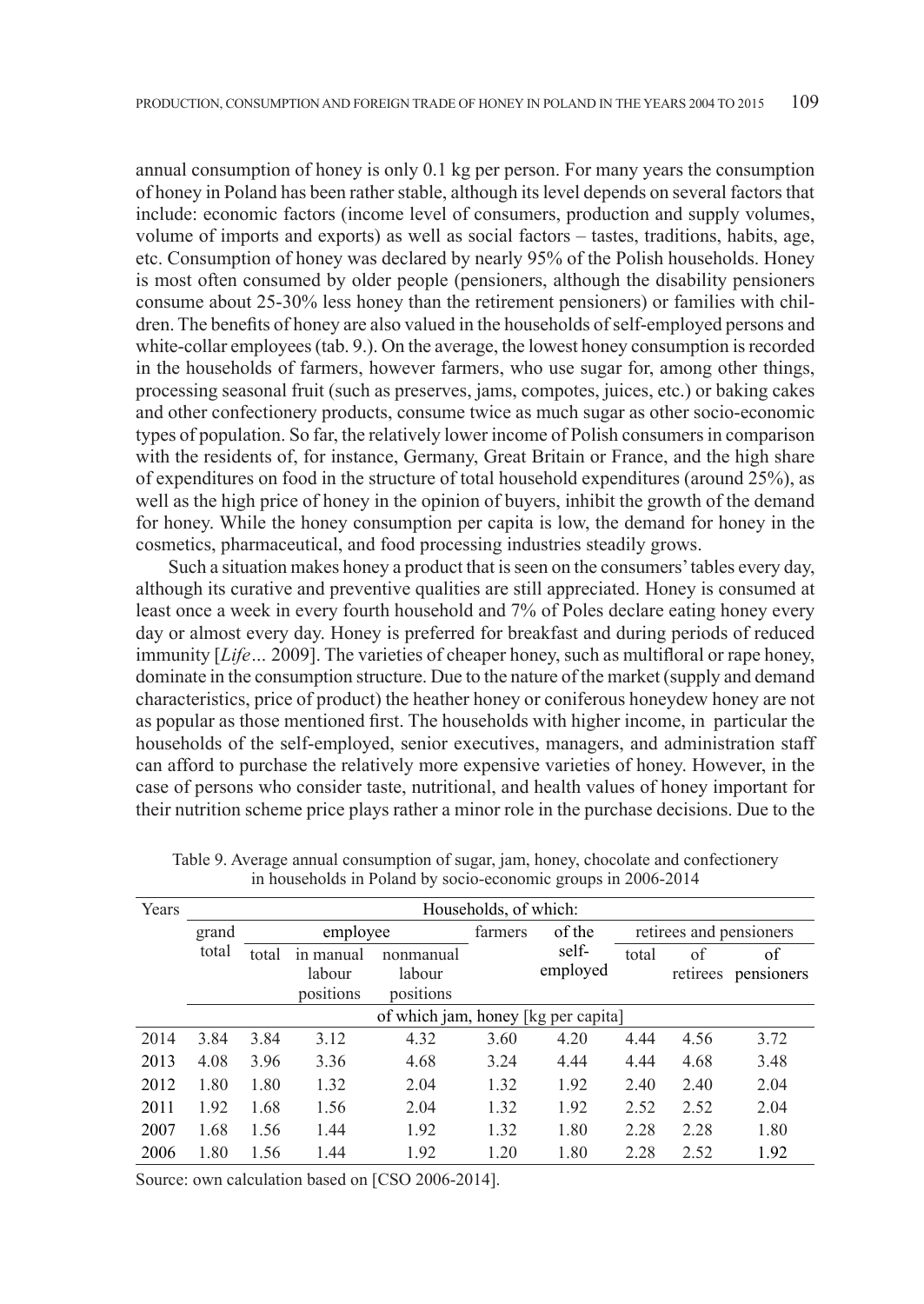regional specificity, the regions with large wooded areas and such trees as acacia (Dolny Śląsk, Mazowsze), lime (Warmia i Mazury, Lubelskie), or moors (Zachodniopomorskie, Dolny Śląsk), coniferous forests (south of Poland – i.e. Podkarpacie, Małopolska), the high quality honey species characteristic for a respective region, inclusive of the regional honeys with EU certification, for example PDO or PGI, and those registered in the National List of Traditional Products, are especially popular among the residents.

## **SUMMARY**

Basing on changes of the beekeeping sector in Poland in the years 2010-2015 the following conclusions can be drawn:

- 1. Honey is the main source of income for the beekeepers in Poland, other bee products are produced in small amounts. The production of honey in the analyzed period ranged from 12 to14 thousand tonnes, except for the year 2015, very favorable for honey production, when more than 22 thousand T was produced, placing the country among the top 30 manufacturers in the world .
- 2. In the years 2010-2015 the volume and value of exports of Polish honey to the European countries and its imports – mainly from China and the EU grew.
- 3. Almost 79% of honey is sold directly to the consumer. About 12% of the raw material is sold in the purchasing centres, nearly 9% in retail trade, the remaining percentage goes to the industry.
- 4. Regardless of the form of sale, the heather and honeydew honey from coniferous honeydew are the most expensive in Poland while prices of the rape and multifloral honey are the lowest.
- 5. The average consumption of honey per person still remains at a stable though low level of 0.5 to 1 kg per annum. The cheaper varieties and those harvested annually (eg.: the multifloral and rape honeys) dominate in the structure of honey consumption, while the seasonally variable honey species (depending on flows) such as the heather and honeydew honey (eg. of coniferous honeydew ) are increasingly popular.

#### BIBLIOGRAPHY

Baza Danych Lokalnych GUS, www.stat.gov.pl, accessed: 12.03.2016.

- Borowska Agnieszka, 2011a: *Condition and perspectives of development of the beekeeping in Poland*  with particular consideration of regional honeys. "Scientific Papers of SGGW. Problems of Agriculture of the World", vol.  $11$  (26), book 4, p.  $37-47$ .
- Borowska Agnieszka, 2011b: *The world honey market in the period 1961-2010*. "Roczniki Nauk Rolniczych. Seria G", t. 98, no. 3, p. 160-175
- Borowska Agnieszka, 2013: *The use of funds under National Programmes for the Support of Apiculture in Poland between 2007/2008-2011/2012."*Polityka Ekonomiczna. Prace Naukowe Uniwersytetu Ekonomicznego we Wrocławiu", no. 307, p. 77-91.
- Cichoń Janusz, Jerzy Wilde, 1996: *Competitiveness of Polish beekeeping industry on the European market.* "Beekeeping. Scientific Papers", no. 40 (2), p. 7-15.
- CSO, 2005-2015: *Physical size of livestock production in the years.* Warsaw.
- CSO, 2006-2014: *Household budget survey in the years 2006-2014.* Poland*.* http://www.stat.gov.pl, accessed: 04.05.2016.
- CSO, 2009: *Agriculture in the Mazowieckie province against the entire country and other provinces.* Warsaw, p. 31.
- CSO, 2011-2015: Internal materials of CSO for the years 2011-2015.